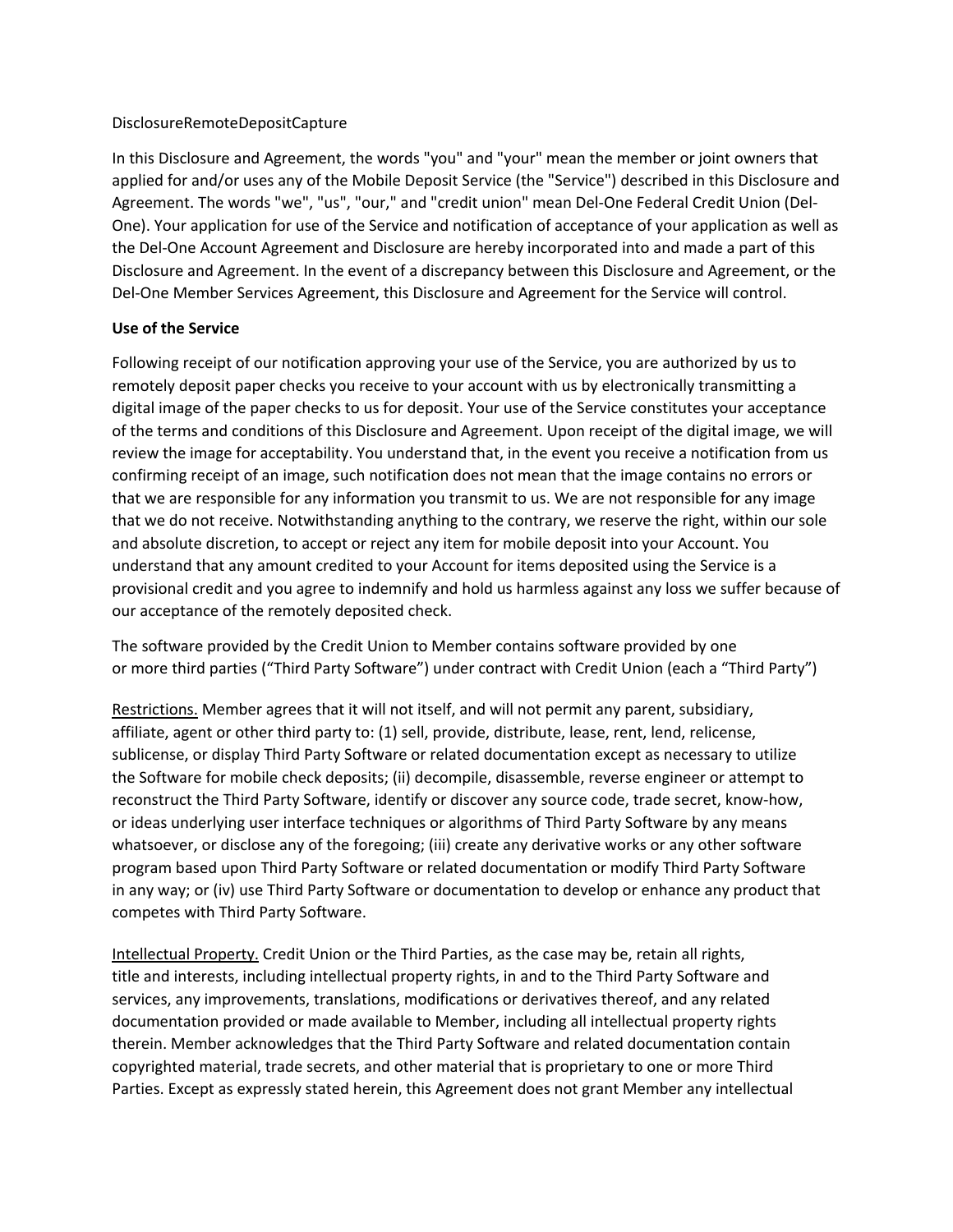property rights in the Third Party Software, services, or any related documentation or materials and all rights not expressly granted herein are reserved by Credit Union and the Third Parties. Member agrees to assign, and hereby does assign, to the Third Party all rights, title and interest, including all intellectual property rights, in any ideas, modifications, enhancements, improvements, inventions, works of authorship or any other suggestions that Member or any of its employees or agents propose, create, author or develop relating to that Third Party's Software or services, and will take all necessary action, including execution of relevant documents, to perfect such party's ownership thereof.

Guarantee Specific to Deposits Received for Credit to a Business Account. Your use of the Services for the purpose of depositing to a Business Account constitutes your understanding and agreement that you may be personally liable for any expenses (credit union) incurs in attempting to obtain final payment for the item in question, outside of the routine costs associated with item processing, in the event of a default by the Business. This includes but is not limited to recovery of the amount credited in the event of non-payment, collection costs and attorney's fees as applicable, as well as any and all costs associated with (credit union) enforcing this Guarantee. This Guarantee shall benefit the (credit union) and its successors and assigns.

### **Compliance with Law**

Member represents, warrants, and covenants that it will comply with all applicable laws, rules, regulations and prevalent industry standards in their use of Third Party Software, including compliance with applicable requirements under state and federal laws and regulations related to data security and nonpublic personal information, as defined or used in such applicable law or regulation.

### **Check Requirements**

Any image of a check that you transmit to us must accurately and legibly provide all the information on the front and back of the check at the time presented to you by the drawer. Prior to capturing the original check, you will endorse the back of the original check. Your endorsement will contain the following verbiage, "For Del-One Mobile Deposit." The captured image of the check transmitted to us must accurately and legibly provide, among other things, the following information: (1) the information identifying the drawer and the paying bank that is preprinted on the check, including complete and accurate MICR information and the signature(s); and (2) other information placed on the check prior to the time an image of the check is captured, such as any required identification written on the front of the check and any endorsements applied to the back of the check. The image quality for the check will meet the standards for image quality established by the American National Standards Institute ("ANSI"), the Board of Governors of the Federal Reserve, and any other regulatory agency, clearing house or association.

### **Rejection of Deposit**

We are not liable for any Service or late charges levied against you due to our rejection of any item. In all cases, you are responsible for any loss or overdraft plus any applicable fees to your Account due to an item being returned. We are authorized by you to debit the amount of such item plus any applicable fees to your Account.

### **Items Returned Unpaid**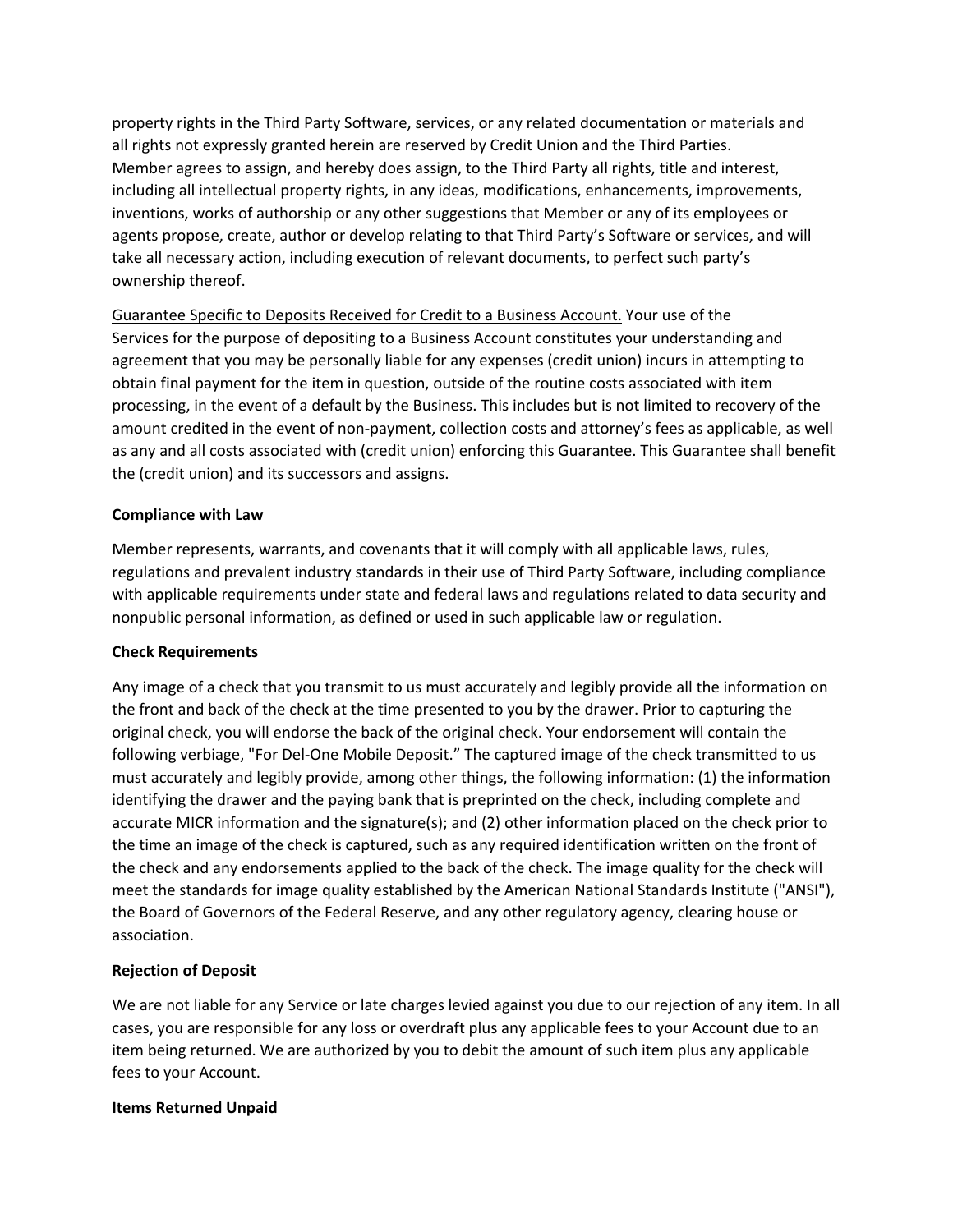A written notice will be sent to you of transactions we are unable to process because of returned items. With respect to any item that you transmit to us for mobile deposit that we credit to your Account, in the event such item is dishonored, you authorize us to debit the amount of such item from the Account.

## **Unavailability of Service**

You understand and agree that the Service may at times be temporarily unavailable due to Del-One system maintenance or technical difficulties including those of the Internet service provider, cellular service provider and Internet software. In the event that the Service is unavailable, you acknowledge that you can deposit an original check at our branches or through our ATMs or by mailing the original check to our address at 270 Beiser Blvd. Dover, DE 19904. You acknowledge it is your sole responsibility to verify that items deposited using the Service have been received and accepted for deposit.

## **Funds Disclosure**

Funds are normally received within two business days. Longer delays may apply in accordance with our Funds Availability Policy. Please keep your paper check until the funds post to your account. This agreement entitles all members who sign up for this service a maximum of \$5,000 in daily deposits with no limitation on the number of checks deposited. Del-One reserves the right to make dollar limit changes.

## **Accountholder's Warranties**

You make the following warranties and representations with respect to each image of an original check you transmit to us utilizing the Service:

Each image of a check transmitted to us is a true and accurate rendition of the front and back of the original check, without any alteration, and the drawer of the check has no defense against payment of the check.

The amount, the payee, signature(s), and endorsement(s) on the original check are legible, genuine, and accurate.

You will not deposit or otherwise endorse to a third party the original item (the original check) and no person will receive a transfer, presentment, or return of, or otherwise be charged for, the item (either the original item, or a paper or electronic representation of the original item) such that the person will be asked to make payment based on an item it has already paid.

Other than the digital image of an original check that you remotely deposit through our Service, there are no other duplicate images of the original check.

You are authorized to enforce each item transmitted or are authorized to obtain payment of each item on behalf of a person entitled to enforce such transmitted item.

You have possession of each original check deposited using the Service and no party will submit the original check for payment.

# **Storage of Original Checks**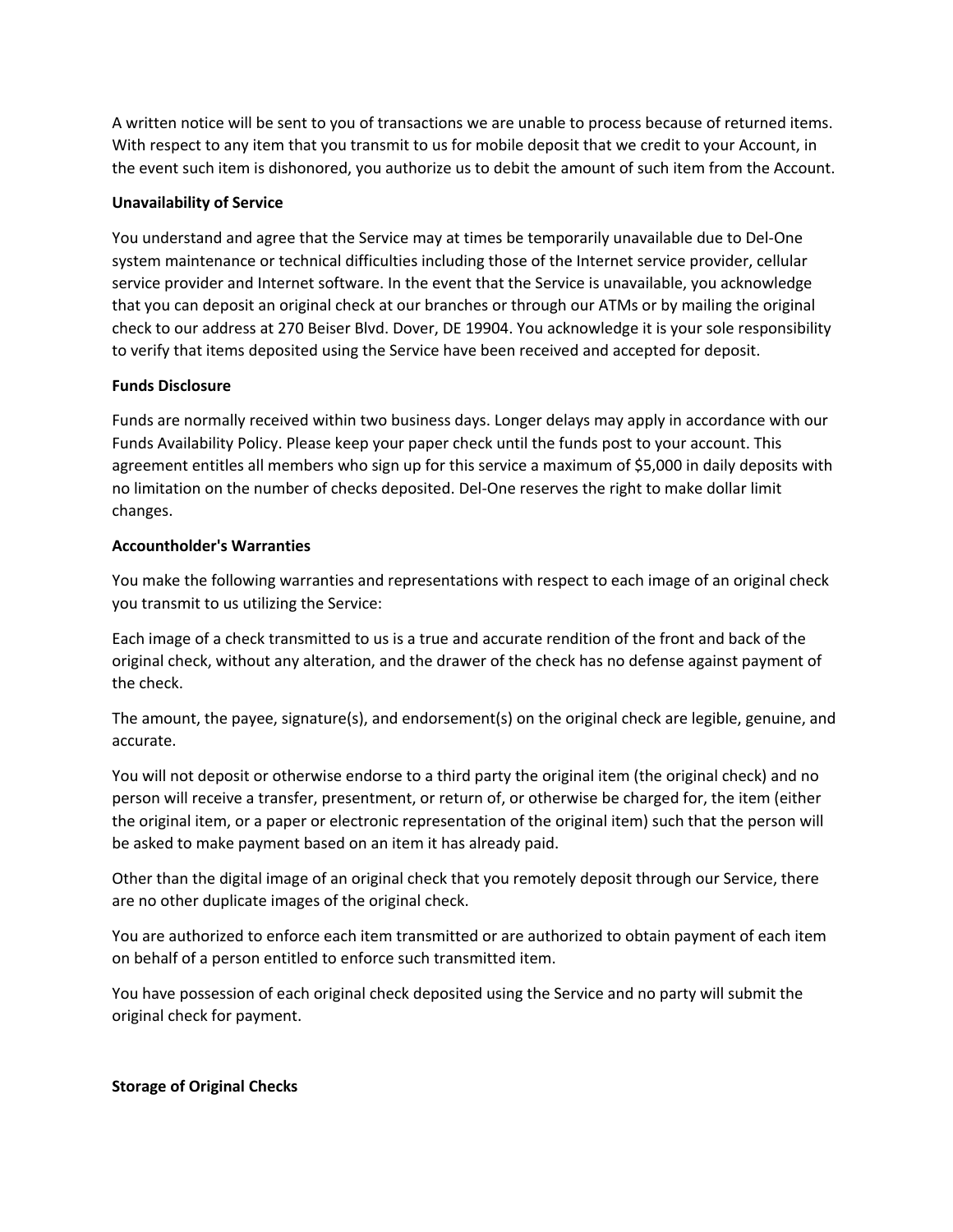You must securely store each original check for a period of 14 days after transmission to us. After such period expires, you will destroy the original check. You understand and agree that you are responsible for any loss caused by your failure to secure the original checks.

## **Securing Images on Mobile Devices**

When using the Mobile Deposit Service, you understand that check images captured using your mobile device are stored on the device only until the associated deposit has been successfully submitted. You agree to promptly complete each deposit. In the event that you are unable to promptly complete your deposit, you agree to ensure that your mobile device remains securely in your possession until the deposit has been completed or to delete the associated images from the application.

## **Accountholder's Indemnification Obligation**

You understand and agree that you are required to indemnify us and hold us harmless against any and all claims, actions, damages, liabilities, costs, and expenses, including reasonable attorneys' fees and expenses arising from your use of the Service and/or breach of this Disclosure and Agreement. You understand and agree that this paragraph shall survive the termination of this Agreement.

## **In Case of Errors**

In the event that you believe there has been an error with respect to any original check or image transmitted to us for deposit or a breach of this Agreement, you will immediately contact us regarding such error or breach as set forth below.

Telephone us at: 302-739-4496

or e-mail us at: opssupport@del-one.org

### **Limitation of Liability**

CREDIT UNION AND EACH THIRD PARTY DISCLAIMS ANY AND ALL REPRESENTATIONS AND WARRANTIES, EXPRESS OR IMPLIED, STATUTORY OR OTHERWISE HEREUNDER, INCLUDING ANY IMPLIED WARRANTIES OF MERCHANTABILITY, NON-INFRINGEMENT, OR FITNESS FOR A PARTICULAR PURPOSE. THE SERVICES AND ANY SOFTWARE PROVIDED BY OR ON BEHALF OF A THIRD PARTY UNDER THIS AGREEMENT ARE PROVIDED "AS IS." WITHOUT LIMITING THE FOREGOING, EACH THIRD PARTY DOES NOT REPRESENT OR WARRANT, AND EXPRESSLY DISCLAIMS ANY REPRESENTATION OR WARRANTY, THAT THE OPERATION OF THE SERVICES OR THIRD PARTY SOFTWARE WILL BE UNINTERRUPTED OR ERROR-FREE, THAT THE FUNCTIONS OR FEATURES OF THE SERVICES OR SOFTWARE WILL MEET MEMBER'S REQUIREMENTS OR THAT THE SERVICES OR SOFTWARE WILL OPERATE COMPATIBLY WITH PRODUCTS, SERVICES, HARDWARE OR SOFTWARE USED OR OFFERED BY ANY OTHER PARTY.

IN NO EVENT WILL ANY THIRD PARTY BE LIABLE HEREUNDER FOR AN AMOUNT EXCEEDING THE LESSER OF THE ACTUAL DAMAGES INCURRED BY MEMBER OR THE FEES PAID BY MEMBER FOR USE OF THE RESPECTIVE THIRD PARTY SOFTWARE IN THE TWELVE (12) MONTHS PRIOR TO WHEN THE EVENT GIVING RISE TO THE LIABILITY TOOK PLACE, WHETHER IN CONTRACT, TORT, OR OTHERWISE.

IN NO EVENT WILL A THIRD PARTY BE LIABLE FOR ANY LOSS OF PROFITS, OR ANY SPECIAL, INCIDENTAL, INDIRECT, PUNITIVE, OR OTHER CONSEQUENTIAL DAMAGES (INCLUDING ANY DAMAGES RESULTING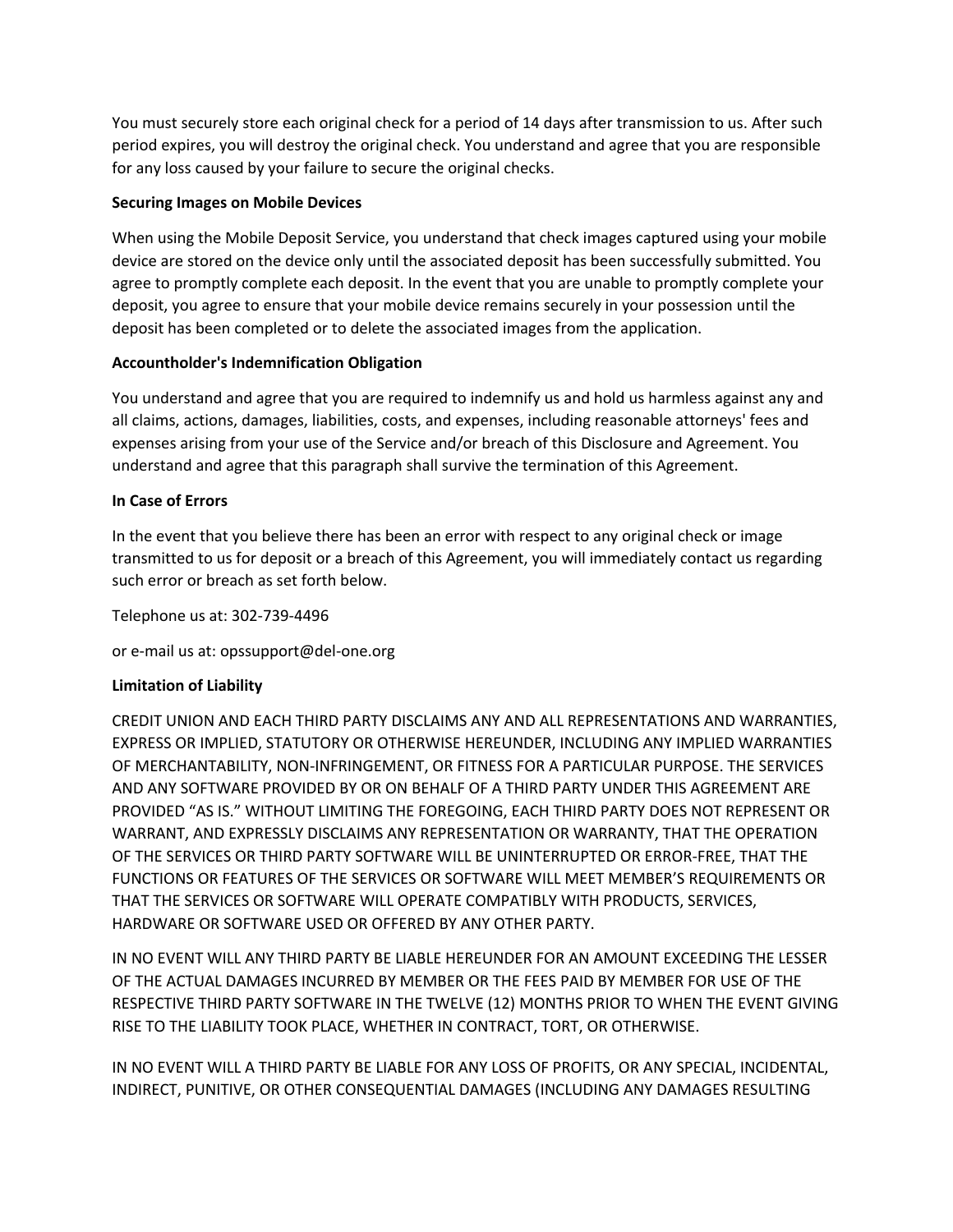FROM LOSS OF USE, LOSS OF DATA, OR LOSS OF BUSINESS) IN CONNECTION WITH ANY MATTER ARISING OUT OF OR RELATED TO THIS AGREEMENT, EVEN IF IT HAS BEEN ADVISED OF THE POSSIBILITY OF SUCH DAMAGES.

Indemnification. Member shall indemnify, defend and hold harmless each Third Party and its respective affiliates, officers, employees and agents from and against any third party claims, suits, proceedings, actions or demands, including claims of another financial institution, business entity or governmental authority, and all losses, liabilities, damages, fines, penalties, costs and expenses, including court costs and reasonable attorney fees and expenses, arising from such claims, to the extent such claim is related to Member's use of the Third Party Software, unless such claim directly results from an action or omission made by such Third Party in bad faith.

## **Warranties**

YOU UNDERSTAND THAT THE CREDIT UNION DOES NOT MAKE ANY WARRANTIES ON EQUIPMENT, HARDWARE, SOFTWARE OR INTERNET PROVIDER SERVICE, OR ANY PART OF THEM, EXPRESSED OR IMPLIED, INCLUDING, WITHOUT LIMITATION, ANY WARRANTIES OF MERCHANTABILITY OR FITNESS FOR A PARTICULAR PURPOSE. THE CREDIT UNION IS NOT RESPONSIBLE FOR ANY LOSS, INJURY OR DAMAGES, WHETHER DIRECT, INDIRECT, SPECIAL OR CONSEQUENTIAL, CAUSED BY THE INTERNET PROVIDER, ANY RELATED SOFTWARE, OR THE CREDIT UNION'S USE OF ANY OF THEM OR ARISING IN ANY WAY FROM THE INSTALLATION, USE, OR MAINTENANCE OF YOUR PERSONAL COMPUTER HARDWARE, SOFTWARE, OR OTHER EQUIPMENT.

### **Change in Terms**

We may change the terms and charges for the Service indicated in this Disclosure and Agreement by notifying you of such change in writing and may amend, modify, add to, or delete from this Disclosure and Agreement from time to time. Your use of the Service after receipt of notification of any change by us constitutes your acceptance of the change.

### **Termination of the Service**

You may, by written request, terminate the Service provided for in this Disclosure and Agreement. We may terminate your use of the Service at any time upon written notice. In the event of termination of the Service , you will remain liable for all transactions performed on your Account.

### **Relationship to Other Disclosures**

The information in these Disclosures applies only to the Service described herein. Provisions in other disclosure documents, as may be revised from time to time, remain effective for all other aspects of Your Accounts.

### **Governing Law**

You understand and agree that this Disclosure and Agreement and all questions relating to its validity, interpretation, performance, and enforcement shall be governed by and construed in accordance with all applicable laws of the State of Delaware, notwithstanding any conflict-of-law doctrines, or other jurisdictions to the contrary. You also agree to submit to the personal jurisdiction of the courts of the State of Delaware.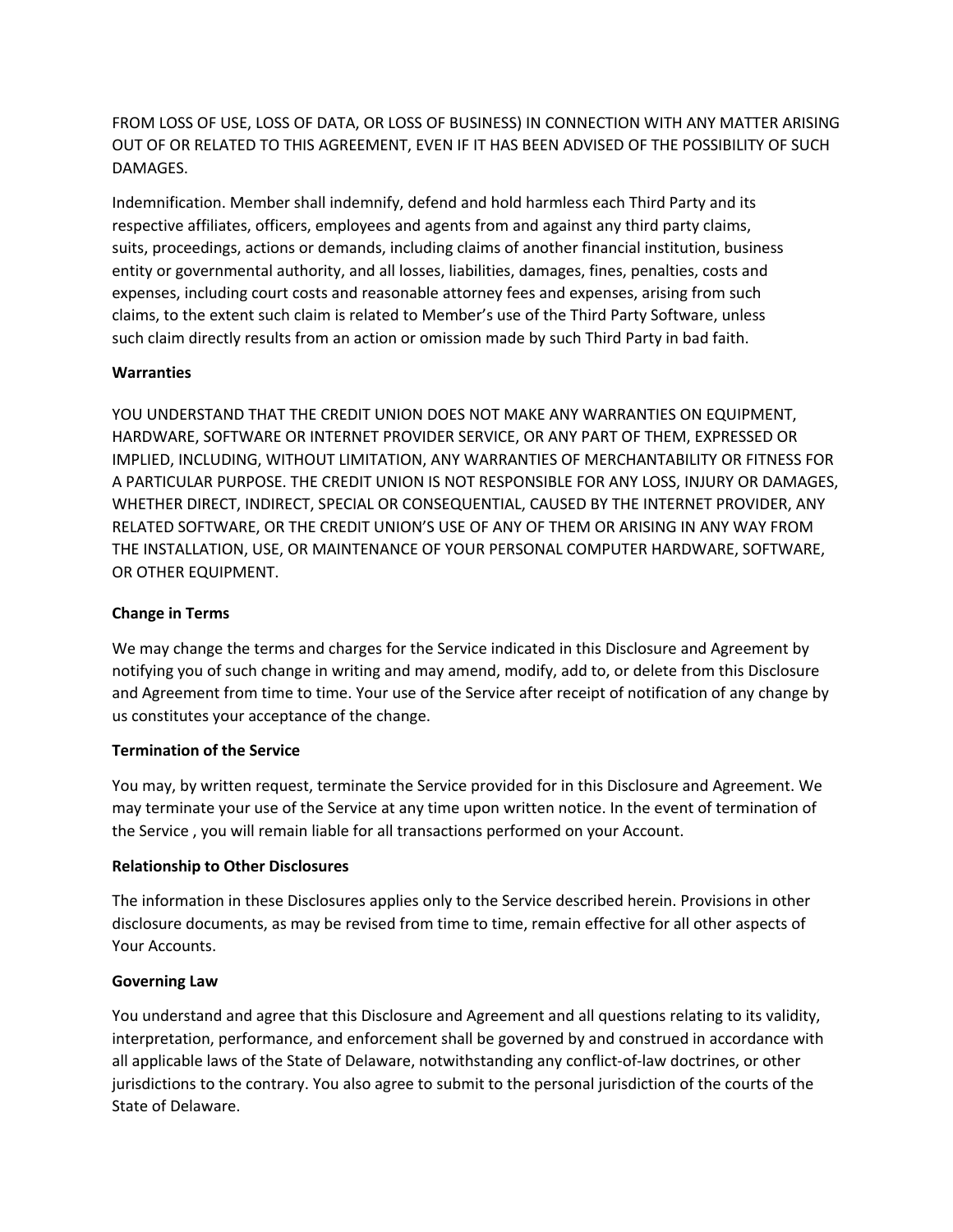#### **Periodic Statement**

Any mobile deposits made through the Service will be reflected on your account statement. You understand and agree that you are required to notify us immediately upon receipt of your account statement of any error relating to images transmitted using the Service for any transaction you allege is erroneous. You are responsible for any errors that you fail to bring to our attention within 60 days after receipt of your account statement.

### **Limitations on Frequency and Dollar Amount**

You understand and agree that you cannot exceed the limitations on frequency and dollar amounts of mobile deposits that are set forth by us in the Funds Disclosure, unless Del-One has made future adjustments to this Service as described in the Funds Disclosure.

#### **Unacceptable Deposits**

You understand and agree that you are not permitted to deposit the following items using the Service:

Any item drawn on your account or your affiliate's account.

Any item that is stamped with a "non-negotiable" watermark.

Any item that contains evidence of alteration to the information on the check.

Any item issued by a financial institution in a foreign country.

Any item that is incomplete.

Any item that is "stale dated" or "postdated."

Savings Bonds

Insurance Drafts

Any third-party check, i.e., any item that is made payable to another party and then endorsed to you by such party.

### **Confidentiality**

i. "Third Party Confidential Information" means trade secrets, know-how, data, methods, documents, devices, software code, technology, technical information, as well as, business, financial or member information of a Third Party. Confidential Information will not include any information that Member can prove: (i) was publicly known in the trade or business prior to its receipt of the Third Party Software; or (ii) was entirely and independently developed by the Customer without any use or reference to Confidential Information of the other Party.

ii. Member acknowledges that Third Parties own all rights, titles and interests, including all IP Rights in Third Party Confidential Information. Member may use Third Party Confidential Information only in connection with its utilization of the Third Party Software and Credit Union's services, and not for any other purpose. Member will protect Third Party Confidential Information from unauthorized use or access.

iii. Member acknowledges that Third Party Confidential Information may still be under